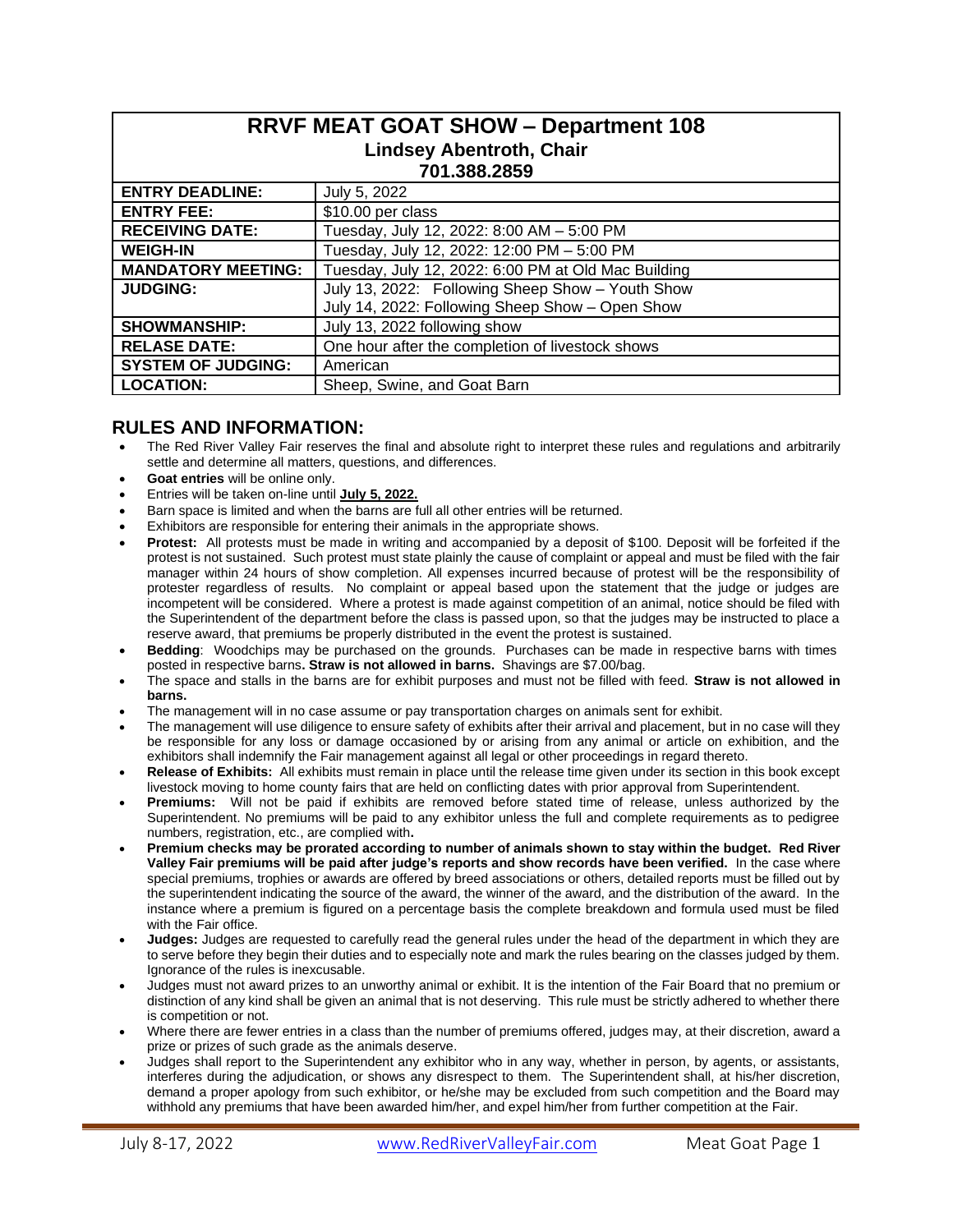- The judge and the person acting as clerk to the judge must enter awards properly in the award book and ensure that registered names and numbers of all animals are given.
- The Judges and Superintendents of the departments shall sign each award book immediately after the awards have been made in the class contained therein. No appeal of the decisions of the judges will be considered by the Board except in the case of fraud.
- **All Alleys Must Be Clean and Accessible to the Public Between 10:00 am and 10:00 pm. Failure to do so could result in premiums withheld by the Fair and/or suspension from future shows.**
- Satisfactory evidence to the Superintendent in charge will be required that the animals exhibited as breeders are not barren. No awards will be made where there is unsoundness in breeding animals, or where there is any question as to its transmissibility.
- Each Superintendent must take charge of the books and return them promptly to the Fair Manager's office as soon as each is judged. No changes will be allowed in the judge's book unless by order of the Board. It shall be the duty of the Superintendent at the close of the Fair to make such suggestions for improvements as said occur to them during the Fair.
- Fast Driving or Riding of any description will not be permitted within the grounds. Any violation of this rule will be severely dealt with by the Management and the guilty person removed from the grounds. Automobiles are prohibited in any section of the grounds whenever safety demands.
- **Brand Inspection**: North Dakota Century Code Chapter 36-09-23: "No person shall remove cattle, horses, or mules from this state or to within a mile of any boundary of the state for the purpose of removal unless such livestock have been inspected for marks and brands by an official brand inspector of the North Dakota Stockman's Association and a certificate of inspection shall accompany such livestock to destination."
- **No smoking in the barns or area around the barns**
- The Red River Valley Fair is a member of the North Dakota Junior Point Show Program. For information on the program log onto: [www.ndjpsa.com.](http://www.ndjpsa.com/)
- Health certificates from licensed veterinarians are required on all out of state animals.
- All entries that leave the show prior to its completion without superintendent's approval will forfeit all premium money.
- All sheep/swine/goat exhibitors must clean stalls prior to leaving the fairgrounds or premium checks will be forfeited. Red river valley fair will not supply cleaning supplies, please bring your own!
- You must be present at time of weigh in or make other arrangements. No exceptions will be made. If you are not there, animals will not be weighed.
- If any class is split the judge shall pick the top four (4) animals out of each split class and bring them back to place 1-6.
- Youth showmen may exhibit 2 animals per class. Animals must be registered in youth's name or immediate family farm name. Youth exhibitors must show their own animal unless they have two animals in the same class. In this case, the second animal must be shown by another youth.
- If animals exhibited by a Youth Exhibitor are also exhibited in the Open Class Market Show, they must be exhibited by the youth exhibitor and NOT by another exhibitor. Exhibitor is the individual who is named as the registered owner on the registration paper. A showman is the person who takes the animal into the show ring.
- All registered animals must have their registration papers or the animal must show in the Commercial Division.
- Ethical fitting and treatment of livestock will be enforced.
- Exhibitors are responsible for cleaning up wool after clipping/sheering sheep. Exhibitors who fail to follow this rule will have a cleaning fee deducted from their premiums.
- Tagging guidelines will follow ND Junior Point Show rules…All Market animals must be tagged… (all sheep, swine and goats must be tagged…. Scrapie tags are required for sheep and Goats).

**On behalf of the Red River Valley Fair Association, we ask that you keep your livestock areas clean and well maintained. We recommend that the majority of your cleaning is done prior to 8:00 am or after 8:00 pm. This will help us prevent the possible transmission of E. Coli to our guests.**

**Thank you**

**Red River Valley Fair Management**

# **2022 BELT BUCKLE SPONSOR:**



**AWARDS PER CLASS:**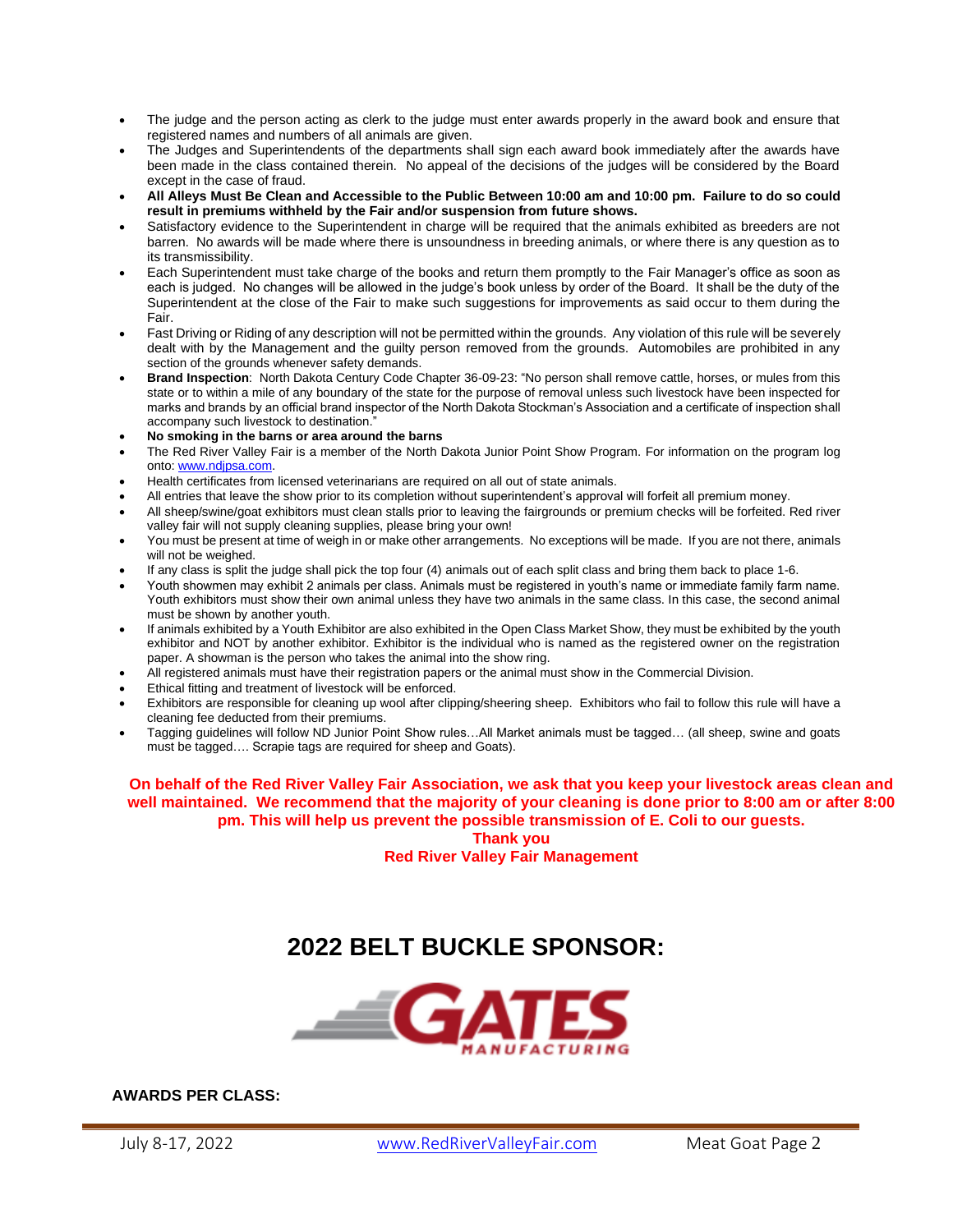| <b>PREMIUMS OFFERED PER CLASS</b> |         |         |            |                       |                 |                 |  |  |
|-----------------------------------|---------|---------|------------|-----------------------|-----------------|-----------------|--|--|
| # Head                            | 1 st    | $2n$ d  | <b>SLQ</b> | $\Lambda^{\text{th}}$ | 5 <sup>th</sup> | 6 <sup>th</sup> |  |  |
| $1 - 4$                           | \$21.00 | \$19.00 | \$17.00    | \$15.00               |                 |                 |  |  |
| 5-8                               | \$25.00 | \$23.00 | \$19.00    | \$17.00               | \$15.00         | \$13.00         |  |  |
| $9+$                              | \$29.00 | \$27.00 | \$25.00    | \$23.00               | \$21.00         | \$19.00         |  |  |

## **WEDNESDAY, JULY 13, 2022 (YOUTH) SHOW)**

**AWARDS:** in addition to the premiums offered per class (listed above)

- 
- Overall Champion Breeding Goat: \$210.00
- Overall Reserve Champion Breeding Goat: \$105.00
- Overall Champion Market Goat: \$210.00<br>• Overall Reserve Champion Market Goat: \$105.00 Overall Reserve Champion Market Goat:

#### **DIVISION 1: PERCENTAGE DOES DIVISION 2: FULLBLOOD/PUREBRED DOES**

#### **CLASS:**

- 1. 0 to 3 months
- 2. 3 to 6 months
- 3. 6 to 9 months
- 4. 9 to 12 months
- 5. 12 to 16 months
- 6. 16 to 20 months
- 7. 20 to 24 months
- 8. 24 to 36 months
- 9. 36 months plus
- 10. Champion and Reserve Champion Doe (do not pre-enter)

#### **DIVISION 3: COMMERCIAL DOES**

#### **Class:**

- 1. Weight Class
- 2. Champion and Reserve Champion Commercial Doe (do not pre-enter)
- 3. Supreme Champion and Reserve Supreme Champion Doe (do not pre-enter)

#### **DIVISION 4: MARKET GOATS**

- Goats will be shown by weight not breed.
- Divisions will be split by weight with a maximum of 20 head per group.
- Exhibitors may only receive 2 prizes in a single class this includes classes that are split.

#### **CLASS:**

- 1. Wether, any breed or crossbreed, born on or after December 1, 2021
- 2. Champion and Reserve Champion Market Wether (do not pre-enter)
- 3. Doe, any breed or crossbreed, born on or after December 1, 2021
- 4. Champion and Reserve Champion Market Doe (do not pre-enter)<br>5. Supreme Champion and Reserve Supreme Champion Market Go
- 5. Supreme Champion and Reserve Supreme Champion Market Goat (do not pre-enter)

#### **DIVISION 5: SHOWMANSHIP** (ages as of date of show)

• Following Tuesday's show

#### **Class:**

- 1. Pee-Wee (ages 7-9)
- 2. Junior (ages 10-14)<br>3. Senior (ages 15-21)
- Senior (ages 15-21)